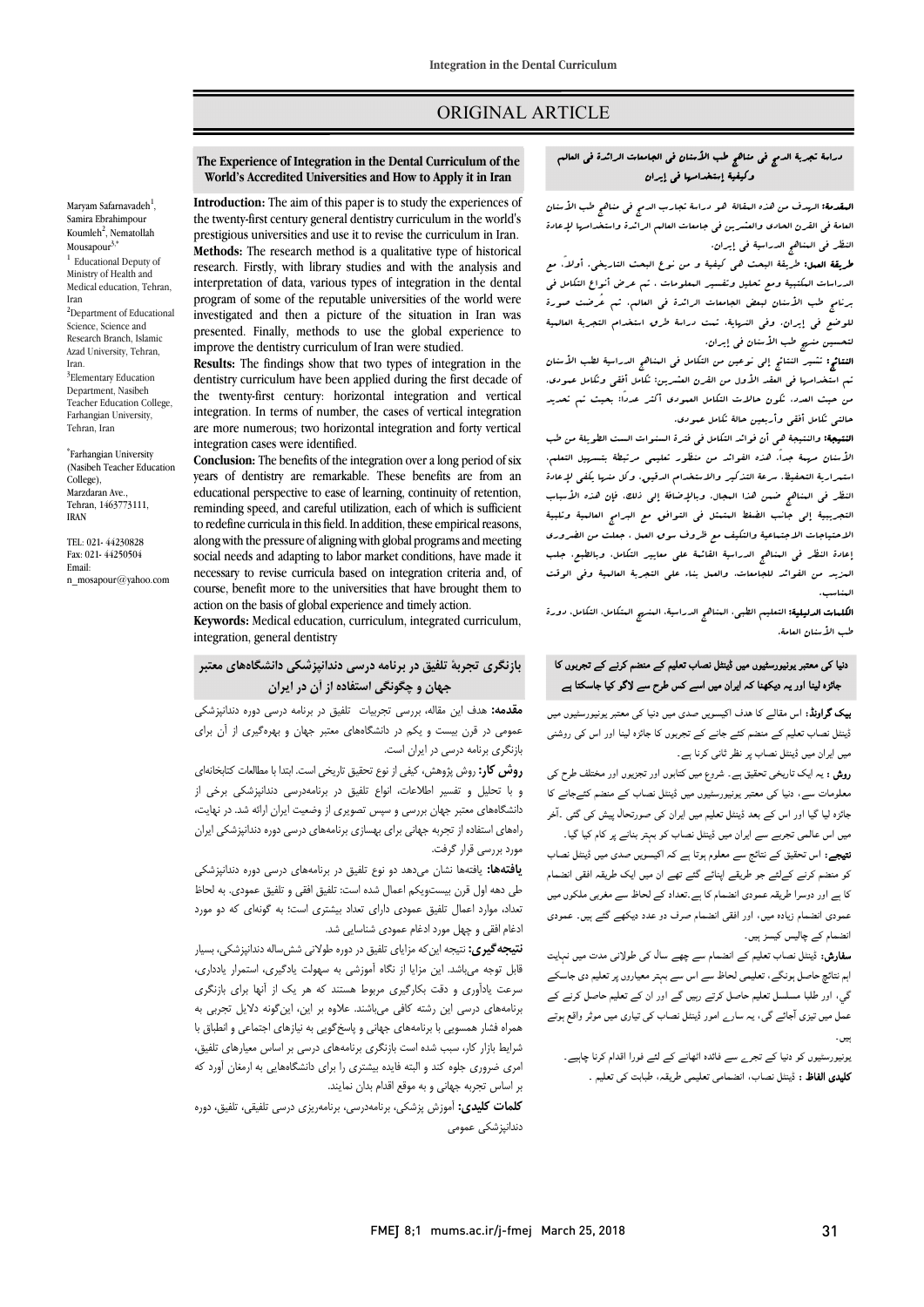### **INTRODUCTION**

 Dentistry is one of the branches of medical sciences that should be in the context of up-to-date educational changes in the world and in responding to the needs of society in the Care Unit, the United States Dental Education Association has suggested that dental clinical curriculum in the 21st century should be patient-oriented and based on ability. The need to pay attention to the modern methods of information being student-oriented, clinical stimuli, and the double emphasis on the combination of medicine and pathology, behavioral and social sciences in dentistry education is necessary in today's world. These scientific-social integrate theoretical and practical aspects of social issues into account in recent advances in dentistry education and third millennium. In its 80th session in the Comprehensive transfer with emphasis on the progress of electronic tools, foundations have led to a clear focus on the need to curriculum planning (1).

inere are different approaches to integrating curricula. The<br>initial idea is that in the integration approach, theoretical and practical courses are combined, while this type of integration is the minimum outcome of an integrated approach (2). In spite of the tradition governing dentistry curriculum that has been divided into "basic sciences" and "clinical sciences" indicate that in order to have a successful curriculum in teaching practical sciences, such as dentistry, theoretical and practical education need to be coordinated and integrated (b). Integration means the mixing of content of topics that are separately included in the curriculum of educational centers in the traditional educational systems  $(4-5)$ . Integrating curriculum isassociating and integrating content and curriculum processes to achieve the goal of the Integration of medical education is divided into horizontal and vertical categories: the purpose of horizontal integration is to integrate courses that are taught in one stage. The integration of basic sciences with each other falls into this eategory (e.g. embryology, motology, pathology, etc.), or the integration of clinical courses with one another (e.g. preventive medicine, psychiatry, geriatrics, etc.). Therefore, this integration involves a series of courses that are presented at one stage, and the time they are presented as a program is to integrate courses that are consecutively placed after one another. Integrating basic sciences with clinical sciences can be mentioned here. Vertical integration between basic sciences and cinnear sciences with problem-based learning<br>method deepens learning. In fact, vertical integration involves early student contact with patients in the first semester in basic sciences as well as basic science education in clinical curriculum, which has been given particular recent years (9). In this regard, the purpose of this study is to investigate the experiences of the general dentistry curriculum in the twenty first century at prestigious universities of the world and to use it to revise the curriculum There are different approaches to integrating curricula. The separately, the realities of the new scientific and social world (3). Integration means the mixing of content or topics that coherence of learning experiences in learners (6). category (e.g. embryology, histology, pathology, etc.), or the considered a "unit." (7-8). The goal of vertical integration is sciences and clinical sciences with problem-based learning attention by the Ministry of Health and Medical Education in in Iran.

#### **METHODS**

 This is a historical research which is considered a qualitative research. In its implementation, it has been tried to study the integration of the dental curriculum with an analytical Historical research examines certain issues at a specified time, and the researcher evaluates the integrity of the material to interpret and analyze the information (10). Given the theoretical nature of the research, the data gathering tool purpose, the literature on the integrated curriculum was studied and the documents were used to collect information about the general dental curriculum in Iran and other reputable universities in the world. This review has been the status of Iran during the period covering the current program and foreign universities from 2000, which are among the newest examples. In order to access resources, in (Faculty of Dentistry of Shahid Beheshti University of Medical Sciences, Faculty of Dentistry of Tehran University of Medical Sciences, Faculty of Dentistry of Islamic Azad University, Shahed University, Kerman, Isfahan, and Tabriz Universities documents was also carried out using the "Spider's Web" method. In this method, each source can provide clues from other sources and lead the research to new information. This method was especially used to obtain information about organized search was used. To access a wide range of scientific texts, Google Scholar and Alta Vista search engines were used. Also, medical databases such as PubMed and MEDLINE were used, and to access bibliographies, databases keywords such as integration, integrative curriculum, dental school, dental curriculum, higher education, the basics and elements of dentistry syllabus, types of integration, and other related terms were used to search for theoretical literature such as document analysis, comparative study, and review of documentation were used during the study. In general, in this method, the initial plan of information is compiled based on the main questions and is being sought in the resources.<br>To analyze the data, the method of theoretical analysis focused on the questionnaire was used. In this method, the data are combined to form a comprehensive and logical answer, and their defensible organization is the basis for  $\overline{a}$ perspective using available resources and documents. was taking notes through the study of documents. For this limited to a specific time frame: it was limited to examining addition to referring to prestigious universities in Iran of Medical Sciences), the study of scientific and research sources outside of Iran. To collect information, a targeted, such as ERIC and RDRB were used. In these databases, and research backgrounds since 2000.Therefore, methods on the main questions and is being sought in the resources. determining the validity of the method.

#### **RESULTS**

#### **(A) Revising the curriculum for general dentistry in prestigious universities in the world**

prestigious universities in the world<br>In this review, the experience of revising in forty dental faculties in the world was reviews and were summarized using the basic concepts of curriculum. The two main types of integration with the themes of "horizontal integration" and "vertical integration" were the basis for organizing and combining data. Totally, after reviewing the curriculum of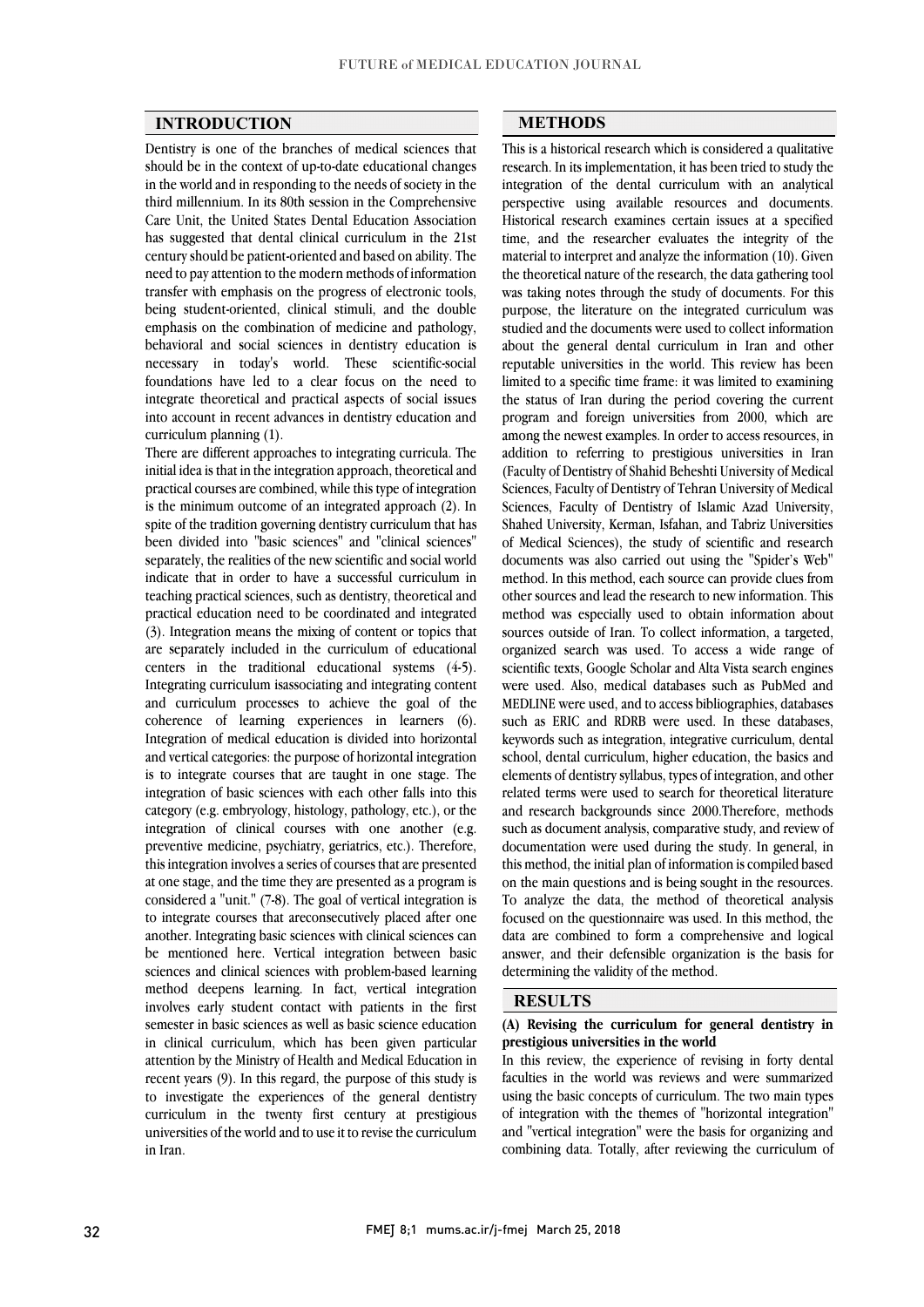| Table 1. Main topics of vertical integration in the dental curriculum of the studied universities |                                                                                                                                                                                                                                                  |     |                                                                                                                |  |  |
|---------------------------------------------------------------------------------------------------|--------------------------------------------------------------------------------------------------------------------------------------------------------------------------------------------------------------------------------------------------|-----|----------------------------------------------------------------------------------------------------------------|--|--|
| Row                                                                                               | Title                                                                                                                                                                                                                                            | Row | Title                                                                                                          |  |  |
| $\mathbf{1}$                                                                                      | The integration of basic sciences in clinical practice<br>and vice versa, for example: early contact with the<br>patient                                                                                                                         | 21  | Basic pharmacology as a relationship between the use<br>of drugs in practical dentistry                        |  |  |
| 2                                                                                                 | Integration of dental diseases with general diseases<br>(Integration of medicine and surgery (human diseases)<br>General Dentistry Curriculum = Integration of Medical<br>Sciences and Dentistry                                                 | 22  | Integration of Microbiology Course with Periodontics<br>Course                                                 |  |  |
| 3                                                                                                 | Integration of communication skills in all clinical skills<br>of dentistry (integration of sociology, psychology,<br>communication skills, education of patient-dentist<br>relations, detecting special needs of oral medicine and<br>dentistry) | 23  | Integration of periodontics and restorative dentistry                                                          |  |  |
| $\overline{4}$                                                                                    | Integration of New and Biomedical Sciences, Critical<br>Thinking with the Emphasis on Dentistry Topics                                                                                                                                           | 24  | Integrating Preventive Dentistry With Pediatric<br>Dentistry                                                   |  |  |
| 5                                                                                                 | Integration of computer sciences and research methods<br>in dentistry                                                                                                                                                                            | 25  | Integrating pediatric dentistry with pre-clinic of<br>restorative dentistry                                    |  |  |
| 6                                                                                                 | The integration between clinical dentistry and<br>informatics, bioengineering, nanotechnology,<br>molecular biology, and so on.                                                                                                                  | 26  | Prevention of caries and educating oral hygiene to<br>children and families                                    |  |  |
| 7                                                                                                 | Integration between basic sciences and clinical<br>research findings                                                                                                                                                                             | 27  | Integration of Pediatric Dentistry Emergency Unit in<br>Pediatric Dentistry Unit                               |  |  |
| 8                                                                                                 | Integrating clinical sciences of the comprehensive<br>clinic                                                                                                                                                                                     | 28  | Integration of Students Learning Objectives with<br>Clinical Management and Treatment                          |  |  |
| 9                                                                                                 | Integration of professional ethics and behavior in<br>dentistry                                                                                                                                                                                  | 29  | Integration of community-based education in dentistry<br>curriculum                                            |  |  |
| 10                                                                                                | Integration of group work with oral hygiene team,<br>dentists and dental nurses and management of this<br>team in dental topics (management and leadership of<br>oral and dental teams)                                                          | 30  | Integration of training through simulation in dentistry                                                        |  |  |
| 11                                                                                                | Integrating internship dentistry                                                                                                                                                                                                                 | 31  | Integration of qualitative evaluation in the dental<br>evaluation program                                      |  |  |
| 12                                                                                                | Integration of ethical and professional approaches to<br>traditional dentistry education                                                                                                                                                         | 32  | Integration of Emergency Medicine in Dentistry                                                                 |  |  |
| 13                                                                                                | Integration of patient care in clinical education                                                                                                                                                                                                | 33  | Integration of control and management of pain and<br>anxiety and trauma in the clinical topics of dentistry    |  |  |
| 14                                                                                                | Integrating theoretical lessons into practice for<br>improving student's learning (PBL-Hybrid inter<br>disciplinary theoretical courses and Comprehensive<br>Patient Care courses).                                                              | 34  | Practical elderly dentistry skills (dentistry for the<br>elderly)                                              |  |  |
| 15                                                                                                | Vertical integration of system organs based on basic<br>medical sciences and clinical communication of topics                                                                                                                                    | 35  | Integration of Biomedical, Behavioral and Clinical<br>Sciences in Dentistry                                    |  |  |
| 16                                                                                                | Integration of Simulated Computer Patient in<br>Curriculum                                                                                                                                                                                       | 36  | Introduction of Comprehensive clinic in the clinical<br>course of dentistry                                    |  |  |
| 17                                                                                                | Integration in the department of restoration includes<br>surgical, fixed and removable prostheses                                                                                                                                                | 37  | Integrating the Scenario for Diagnosis and Treatment of<br>New Health Problems in the Dental Education Program |  |  |
| 18                                                                                                | Content changes in dental anatomy and dental<br>materials that have been trained in the pre-clinic and in<br>the clinic.                                                                                                                         | 38  | Integrating new sciences at all levels of the dental<br>program                                                |  |  |
| 19                                                                                                | Physiology is taught in the form of vertical integration<br>with the theme of dental programs, at levels 1 and 2.                                                                                                                                | 39  | Integrating oral hygiene with public health                                                                    |  |  |
| 20                                                                                                | Integration of Oral diseases and oral surgery: Oral<br>diseases and oral pathology are closely associated with<br>oral and maxillofacial surgery.                                                                                                | 40  | Integration of periodontal diseases with genetic<br>polymorphism, biomarkers and cellular biology              |  |  |

 2000, the degree of vertical integration was larger than the horizontal integration. In this study, it was found that common types of horizontal integration in two cases and common types of vertical integration were used in forty cases the world's leading universities, it was concluded that since as presented in Table 1.

 **Horizontal integration in dentistry curriculum:** This type of integration becomes necessary when new sciences emerge. In dental field, this was also evident due to scientific developments in other fields. New advances in computer sciences, information and communication sciences, behavioral sciences, basic sciences and management sciences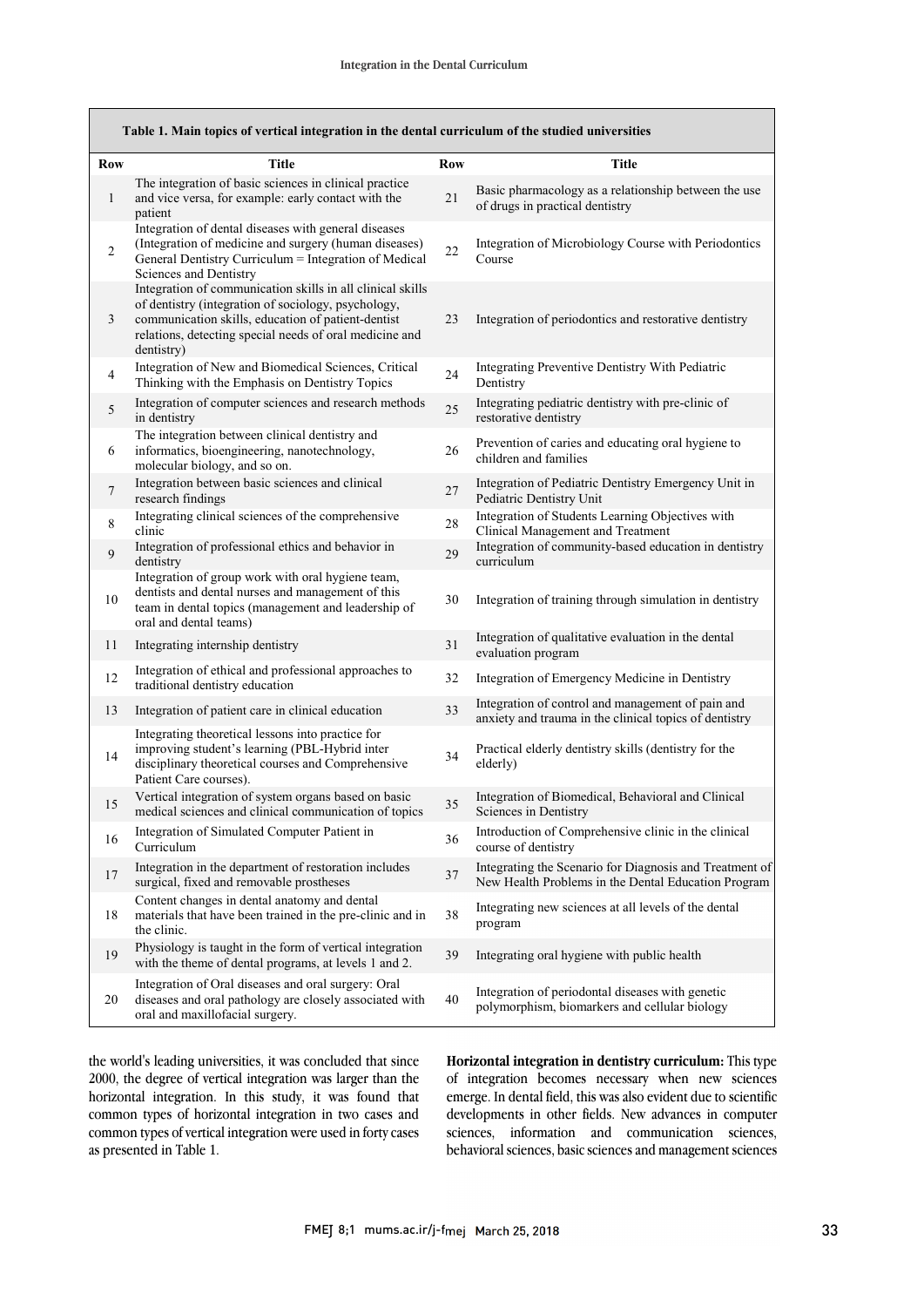have led to the integration of this progress with definishly<br>with more success in this field. Accordingly, two methods of have led to the integration of this progress with dentistry horizontal integration in dental programs were pursued:

 1) Integration of basic sciences, behavioral sciences and clinical sciences in all four years of dentistry education; and 2) Integration of basic sciences with dental topics (basic sciences of dentistry).

 **Vertical integration in the dentistry curriculum:** Vertical integration generally takes place in the topics of a discipline or field. Although it has a history, this type of integration was last decade of the twentieth century and early twenty first century. By integrating basic sciences in clinical practice and vice versa, students' motivation to learn both sciences improves. Also, integration education rationalizes the together in each discipline and subject at a college and are given the right person to take the responsibility of teaching each part and learning resources can be shared. Based on this, in the last ten years, vertical integration has been not as close to horizontal integration as was noticed in the educational resources, so that all faculty members come undertaken in various forms.

Since it is not possible discuss all types of integrations in detail in this article, a few cases are mentioned based on the practice of the universities and the results are reported.

 **University of Marquette:** This University has launched the plan, the clinical curriculum of the Faculty of Dentistry is based on the General Practice Model. The philosophy of this model is that a qualified comprehensive program, without care, is more successful(11). The program is patient-oriented and managed by general dentists. This allows the integration of behavioral sciences, basic sciences and clinical sciences Comprehensive Patient Care Program in 2010-2011. In this dividing it into disciplines or individual specialties in dental into patient care and treatment (12).

 unique program on Biodontics in the form of the introduction of new biologic sciences and research in dentistry. The main goal of the new curriculum is the use of new discoveries such as molecular biology, biotechnology dentists to serve more to patients. Part of this program includes translational research training and clinical trial programs designed to integrate basic sciences in clinical applications and new technologies such as Probiotic, Dental of Biodontics education has been documented in a formal admission of assistants leading to formal education **University of Connecticut:** This University has presented a and informatics that utilize these sciences in teaching Laser and Electronic Patient Record System. The highest level certificate after two years (11, 13).

 **University of Texas:** The curriculum was reviewed at the sciences at all levels, and the critical evaluation approach was used in this direction. The main achievement of the review of the dental curriculum of this university can be described experience evidence-based practice; 2) Students and professors should be able to evaluate critically in all educational and therapeutic areas; 3) Clinical teaching strategies should be followed when teaching to students. In this curriculum, known as CAT, new information is university to revise the program in terms of its use of the new in three main approaches: 1) Students and professors should

 setting, giving students an opportunity to actually get acquainted with the form of dentistry that is fundamentally integrated into the dental curriculum and private practice mixed with new sciences and technology (14-16).

 Considering that vertical integration is widely seen in dentistry curricula, Table 2 Telers to global experiences in<br>integrating different dental curricula. It should be noted that the detailed report for each of the 40 commonly used vertical integrations in the dental colleges of the studied universities is not included in this article, and only a few examples have dentistry curricula, Table 2 refers to global experiences in been mentioned.

 **B) The experience of reviewing the dentistry curriculum in Iran:** The first dentistry curriculum after the Islamic Revolution and the Cultural Revolution, was established on the basis of the statute of the dental schools approved on<br>M<sub>1</sub> 11 12001 and the dental schools approved on Administration. According to the regulations approved by the Cultural Revolution Administration, the total units of this course were 213 theoretical units and 20 units of internship at the medical centers and the provincial capital. The second<br>training program from the second review, approved by the Supreme Planning Council dated June 17, 1988, was based on the constitution of the Islamic Republic of Iran and the goals of the World Health Organization - which the assume - with the aim of restoring wellness for the people of Iran, changes were made to the courses. The program consists of 202-205 courses and a period of 6 years. After two years of teaching 68 units of general and basic science courses, students effect the emitteat course (pre-emite and clinic) and continue their education with the presence of patients. At the end of the six-year period, students present their thesis and graduate. The third review was carried out in 1999 by the Dental Education Review Committee of Shahid the Secretariat of the Council for Dentistry and Specialized Medicine, the Board of the Medical Sciences Planning Council was approved by the Supreme Council on May 20, 2000. One of the key points in this review and in the training of human resources in the dentistry sector should lead to the goal of providing, maintaining and promoting oral and dental health in the community, which unfortunately has not yet been achieved. And on the other contents of the curriculum of dentistry has begun and increased. According to the above, the review of the program, which is an essential component of the development of education, was accepted as a definite necessity and March1, 1983 by the headquarters of the Cultural Revolution at the medical centers and the provincial capital. The second Government of the Islamic Republic of Iran was bound to courses, students enter the clinical course (pre-clinic and Beheshti University of Medical Sciences. After the approval of direction of its correction was the importance that the hand, in the past few years, disagreements regarding the implemented (17).

 $\frac{1}{2}$ Considering that it is not possible to address all the patterns of dental education curriculum in Iranian universities of medical sciences, only one example of the integration of conducted in the current Iranian dentistry curriculum and the examination of existing types of integration of the curriculum of the world- renowned universities, they are considered as a model for integrating Iran's dentistry curriculum (2). This pattern, implemented at the dental curriculum is mentioned here which is based on the studies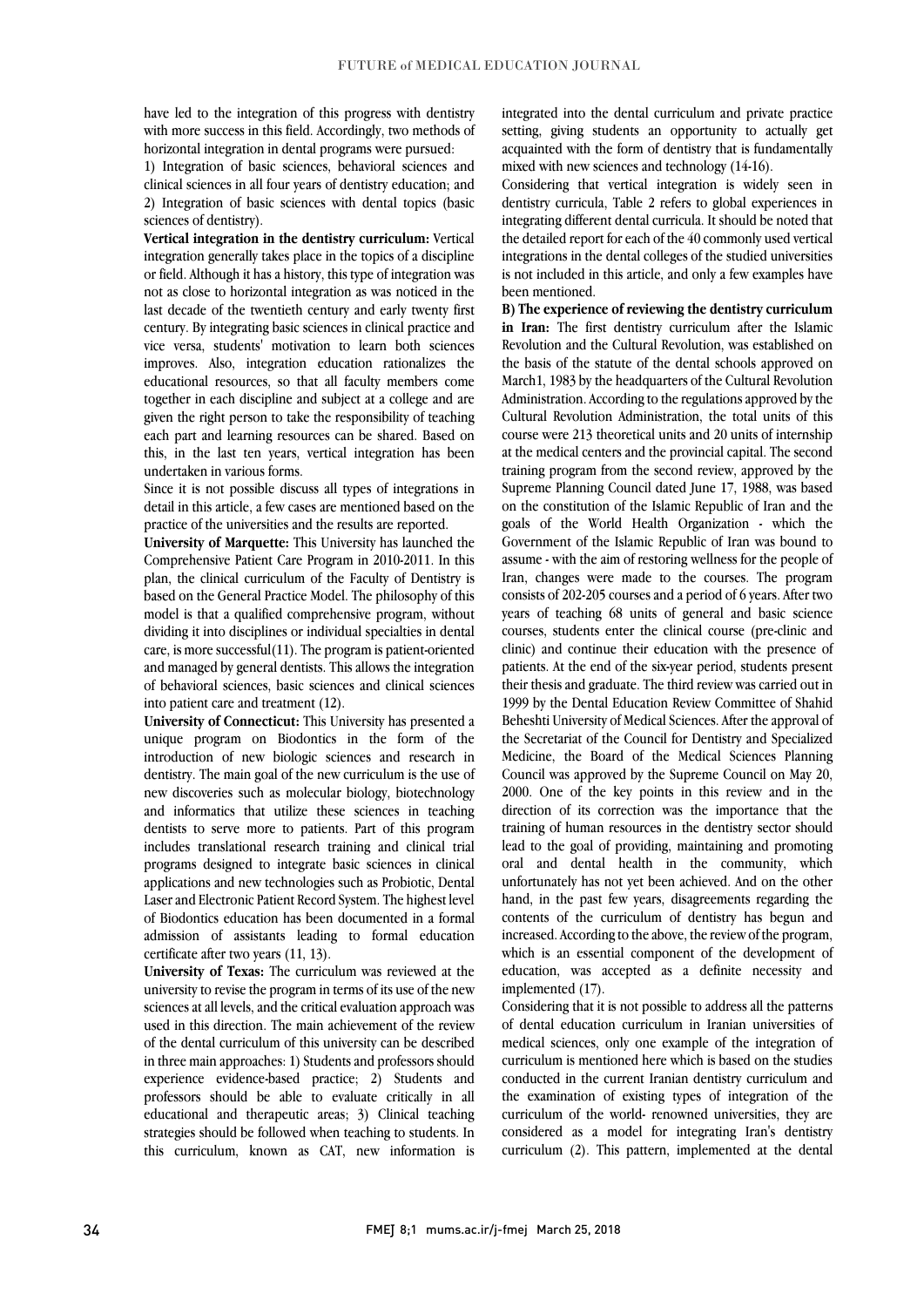faculty of Shahid Beheshti University of Medical Sciences, includes a curriculum that runs over a period of six years in five stages, and each stage introduces topics with more detailed description Table 3 (18).

| Table 2. Global Experiences in the Integration of Different Dentistry Curricula (19-48) |                                                                                 |                                                                                                                                                                                                                                                                                                                                                                    |                        |                                                                                                                |
|-----------------------------------------------------------------------------------------|---------------------------------------------------------------------------------|--------------------------------------------------------------------------------------------------------------------------------------------------------------------------------------------------------------------------------------------------------------------------------------------------------------------------------------------------------------------|------------------------|----------------------------------------------------------------------------------------------------------------|
| Row                                                                                     | <b>Examples of</b><br>universities that<br>have implemented<br>this integration | <b>Topic of Integration</b>                                                                                                                                                                                                                                                                                                                                        | Type of<br>Integration | <b>Compliance with</b><br>the current status of<br>Iran's current<br>program based on<br>native requirements   |
| 1                                                                                       | Toronto, UK,<br>Texas, Marquette                                                | Integration of basic sciences together; (horizontal integration of the<br>content of basic sciences in the form of body systems in the dentistry<br>curriculum); (integration of the contents of basic science courses in<br>the form of basic science education packages). For example, for each<br>organ, anatomy, histology and of that same organ is provided. | Horizontal             | Courses which need<br>integration that are.<br>included in the<br>current curriculum.                          |
| 2                                                                                       | Harvard, Japan                                                                  | Integration of Basic Sciences in Clinical Sciences; (Vertical integration<br>of clinical course content in basic sciences (and vice versa)                                                                                                                                                                                                                         | Vertical               | $\ast$                                                                                                         |
| 3                                                                                       | Baylor, Louisville                                                              | Integrating oral hygiene with public health; creating a unit called<br>essential dental care (dental care)                                                                                                                                                                                                                                                         | Vertical               | $\ast$                                                                                                         |
| 4                                                                                       | Ankara, Sheffield                                                               | Integration of Pediatric Dentistry Emergency Unit in Pediatric<br>Dentistry Unit                                                                                                                                                                                                                                                                                   | Horizontal             | $\ast$                                                                                                         |
| 5                                                                                       | Connecticut                                                                     | Integrating Preventive Dentistry and Pediatric Dentistry Unit                                                                                                                                                                                                                                                                                                      | Horizontal             | $\ast$                                                                                                         |
| 6                                                                                       | Germany,<br>Netherlands                                                         | Integration of microbiology course with periodontitis                                                                                                                                                                                                                                                                                                              | Vertical               | $\ast$                                                                                                         |
| 7                                                                                       | Pennsylvania,<br>Toronto                                                        | Vertical integration of system organs based on basic medical<br>sciences and clinical communication of topics                                                                                                                                                                                                                                                      | Vertical               | $\ast$                                                                                                         |
| 8                                                                                       | Virginia, Harvard,<br>Boston,                                                   | Integration of Oral Disease Unit, Oral Pathology and Oral and<br>Maxillofacial Surgery                                                                                                                                                                                                                                                                             | Horizontal             | $\ast$                                                                                                         |
| 9                                                                                       | Sweden,<br>Switzerland,<br>Indonesia                                            | Integration of Pre-Clinic in the Department of Pediatric Dentistry<br>with Pre-Clinic of Restoration and Endodontics Department                                                                                                                                                                                                                                    | Vertical               | $\ast$                                                                                                         |
| 10                                                                                      | Sydney,<br>Pennsylvania                                                         | Integrating research into dental curriculum (research design,<br>advanced critical and applied statistics in research                                                                                                                                                                                                                                              | Vertical               | Courses which<br>require revision with<br>integration view that<br>are available in the<br>current curriculum. |
| 11                                                                                      | England, Baylor,<br>Wales, Germany                                              | Integrating the Medical Approach in Clinical Dental Services<br>(Integrating Dental Diseases with General Diseases) (Integrating<br>Medical and Dental Education)                                                                                                                                                                                                  | Vertical               | *                                                                                                              |
| 12                                                                                      | Connecticut,<br>Canada (Toronto),<br>Virginia, Marquette                        | Integrating education on issues of prevention of the types of caries<br>and oral hygiene in children and their families                                                                                                                                                                                                                                            | Vertical               | $\ast$                                                                                                         |
| 13                                                                                      | New Jersey,<br>Indiana                                                          | Integration of professional ethics and behavior in dentistry;<br>(Strengthening and reviewing the topic of appropriate professional<br>and moral behavior and integrating it throughout the six-year<br>period of dentistry)                                                                                                                                       | Vertical               | $\ast$                                                                                                         |
| 14                                                                                      | England, Baylor,<br>Wales, Germany                                              | Integration (introduction) and application of sciences into dentistry<br>rounds based on disease in the curriculum; (Integration throughout<br>the six-year period of dentistry)                                                                                                                                                                                   | Vertical               | Introduction of<br>required and new<br>courses to complete<br>the current curriculum                           |
| 15                                                                                      | Netherlands,<br>Belgium, Sweden,<br>Switzerland,<br>Dundee                      | Integrating (introduction of) medical emergencies in the dentistry<br>curriculum; (adding emergency medicine courses and recovering<br>injuries and first aid and integrating them throughout the six-year<br>period of dentistry)                                                                                                                                 | Vertical               | $\ast$                                                                                                         |
| 16                                                                                      | Austria, Taiwan,<br>Colombia                                                    | Integration (introduction) of evidence-based dentistry in the<br>curriculum (Evidence-based dentistry, throughout the six-year<br>period of dentistry)                                                                                                                                                                                                             | Vertical               | $\ast$                                                                                                         |
| 17                                                                                      | Switzerland,<br>Dundee                                                          | Integrating new sciences in dentistry (adding new sciences related to<br>dentistry, and teaching them throughout the six-year period of dentistry)                                                                                                                                                                                                                 | Vertical               | $\ast$                                                                                                         |
| 18                                                                                      | Colorado,<br>Columbia, Illinois                                                 | Integration (introduction) of the treatment plan in the dentistry<br>curriculum; (adding, designing the treatment, and integrating it into<br>the clinical course of dentistry)                                                                                                                                                                                    | Vertical               | $\ast$                                                                                                         |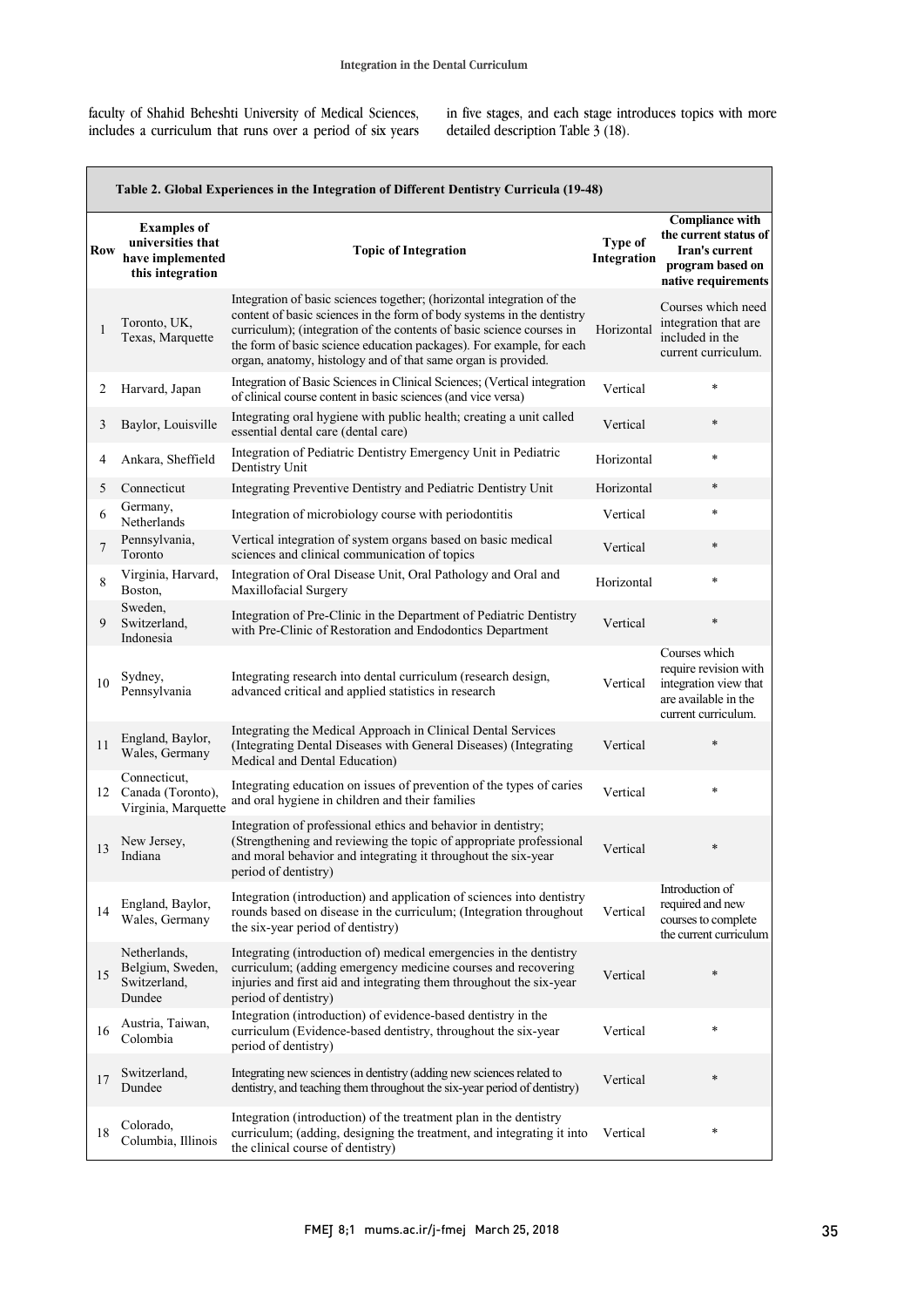| Table 3. Revisions of dental education curriculum at Shahid Beheshti University of Medical Sciences (18) |                                 |                                                                                                                                                                                                                                                                                                                                                                                                                                                                                                                                                                                                                                                                                                                                                                                                                                                                                                                                                                                                                                                                                                                                                                                                                                                                                                                                                                             |  |
|----------------------------------------------------------------------------------------------------------|---------------------------------|-----------------------------------------------------------------------------------------------------------------------------------------------------------------------------------------------------------------------------------------------------------------------------------------------------------------------------------------------------------------------------------------------------------------------------------------------------------------------------------------------------------------------------------------------------------------------------------------------------------------------------------------------------------------------------------------------------------------------------------------------------------------------------------------------------------------------------------------------------------------------------------------------------------------------------------------------------------------------------------------------------------------------------------------------------------------------------------------------------------------------------------------------------------------------------------------------------------------------------------------------------------------------------------------------------------------------------------------------------------------------------|--|
| <b>Stages</b>                                                                                            | <b>Title</b>                    | <b>Features</b>                                                                                                                                                                                                                                                                                                                                                                                                                                                                                                                                                                                                                                                                                                                                                                                                                                                                                                                                                                                                                                                                                                                                                                                                                                                                                                                                                             |  |
| 1 <sup>st</sup> stage                                                                                    | Basic Medical<br>Sciences       | At this stage, basic sciences and general courses will be presented during three semesters with the<br>following modifications:<br>1. Adding courses to build self-centered learning capabilities by adding information technology<br>courses, studying and finding dental evidence.<br>2. The horizontal integration of the content of basic medical sciences in the form of body<br>systems.<br>3. Vertical integration of the theoretical content of traditional courses of "internal diseases" and<br>pathology in the content of courses of the body. In this section, most common or important<br>diseases will be considered from the perspective of a dentist.<br>4. Adding Basic CPR Course.<br>5. Adding general communication skills.<br>6. Adding early patient contact.                                                                                                                                                                                                                                                                                                                                                                                                                                                                                                                                                                                        |  |
| 2 <sup>nd</sup> stage                                                                                    | <b>Basic Dental</b><br>Sciences | This phase, which is intended as a one-semester course, contains courses that provide students<br>with specific topics in basic dental sciences with the following changes:<br>1. Vertical integration of histology and pathology in the form of oral histology-pathology.<br>2. Vertical integration of embryology with congenital oral diseases as a course of Dentofacial<br>growth and development<br>3. Presentation of Pharmacology in the Integration of Oral Microbiology and Oral Antimicrobial<br>Pharmacology<br>4. Vertical integration of oral diseases in the above courses<br>5. The presentation of new courses: Physics of radiology and protection, occlusion and<br>masticatory system, and Local Anesthesia and Nerve Blocks<br>6. Continuing communication skills training in clinical communication skills training.<br>7. Continuing to organize the topic of community-based dentistry during this phase during the<br>course of the "Foundations of Oral Health".<br>8. The new organization of English in the curriculum in this phase has been seen in such a way<br>that by changing the content, students at the end of this phase will be able to study dentistry<br>references.<br>9. The new organization of the topic of research in the curriculum that begins with the<br>presentation of the research methodology course at this stage. |  |
| 3rd Stage                                                                                                | Preclinical<br>Dental science   | The duration of this phase is 2 years. The purpose of this phase of student preparation is to<br>assume the responsibility of the patient's administration as a general dentist with the following<br>modifications:<br>1. Theoretical and practical integration (pre-clinic and clinic) of clinical courses in specialized<br>departments.<br>2. Integration of dental materials courses in clinical departments.<br>3. Continuing the training of evidence-based dental positions in this phase during the two periods<br>of critical appraisal of dental literature and "Evidence-Based Dentistry".<br>4. Continuing education of emergency medical units in this phase by providing a new course of<br>advanced CPR and medical emergencies.<br>5. Continuing education of community dentistry in the curriculum by providing a new course<br>"Preventive Dentistry 1 & 2" and finally "Promoting Individual Oral Health".<br>6. Promoting student responsibility at the patient's administration (the role of dental assistant for<br>students at this stage).<br>7. Continuing teaching English at the level of achieving the goals of speaking English as a<br>dentist.<br>8. Continuing the teaching of ethics and professional behavior as "Ethical vignette case"<br>discussion".<br>9. Starting offering selective courses for dental students.                  |  |
| 4th stage                                                                                                | Dental clerkship                | The duration of this phase is 18 months. The purpose of this phase is to gain experience, develop<br>skills, strengthen decision-making power, increase self-esteem and complete the development of<br>thought through direct confrontation of trainee with oral and dental health issues and assign<br>responsibility for oral health of the patients with the following features:<br>1. Provide clinical experience in general clinics.<br>2. Training under the supervision of an educational preceptor.<br>3. Teaching based on the tasks of dentists<br>4. Continuing English language education at the level of achieving English Writing Objectives.<br>5. Continuing ethical education and professional behavior as "Ethical Consultation Sessions".<br>6. Continuing medical emergency care training as "Disaster Management".<br>7. Continuing community education in the curriculum by providing longitudinal courses as<br>"Community oral health promotion" and "system-based dental practice".                                                                                                                                                                                                                                                                                                                                                                |  |

r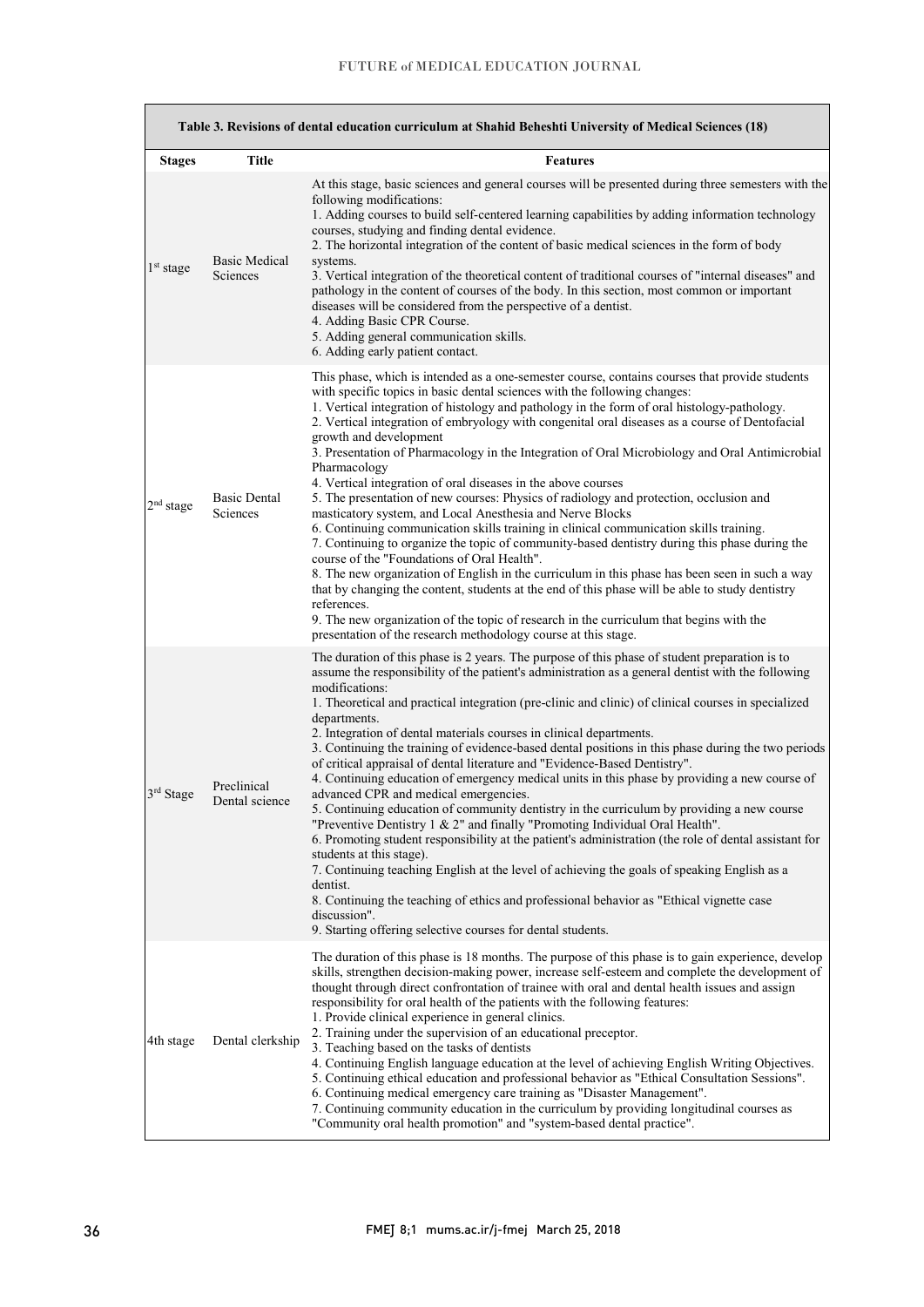| <b>Table 3. Continued</b> |                                    |                                                                                                                                                                                                                                                                                                                                                                                                                                                                                                                                                                                                                                                                                                                                                                                                                                                                                                                                                                                                                                                                                                                                                                                                                                                               |
|---------------------------|------------------------------------|---------------------------------------------------------------------------------------------------------------------------------------------------------------------------------------------------------------------------------------------------------------------------------------------------------------------------------------------------------------------------------------------------------------------------------------------------------------------------------------------------------------------------------------------------------------------------------------------------------------------------------------------------------------------------------------------------------------------------------------------------------------------------------------------------------------------------------------------------------------------------------------------------------------------------------------------------------------------------------------------------------------------------------------------------------------------------------------------------------------------------------------------------------------------------------------------------------------------------------------------------------------|
| <b>Stages</b>             | Title                              | <b>Features</b>                                                                                                                                                                                                                                                                                                                                                                                                                                                                                                                                                                                                                                                                                                                                                                                                                                                                                                                                                                                                                                                                                                                                                                                                                                               |
| $5th$ stage               | Integrated<br>dental<br>Internship | This phase is a completely new experience in this curriculum based on the real goals and<br>commitments of the Oral Health Care System in the community. In this phase, the students have<br>completed the integrated study in the oral and dental clinics and, while experiencing independent<br>dental practice, provide oral health care to the community as a general dentist under the following<br>conditions:<br>1. The first-level provider of oral care services, regardless of age and sex of the patient<br>2. Effective use of health resources through coordinated care and collaboration with other health<br>care providers in oral health care in the country's health care system.<br>3. Providing individual services, taking into account the specific circumstances of the individual,<br>family and community.<br>4. Establishing a lasting consultation advice through effective communication between the dentist<br>and the patient.<br>5. Provide continuous long-term care services (in accordance with the needs of patients)<br>6. Diagnosis and treatment of acute and severe oral diseases<br>7. Promoting health through effective and appropriate interventions<br>8. Responsible for oral and dental health of the community |

By examining the current pattern of dentistry curriculum in Iran and other features that govern it, such as the separation of basic sciences from one another and from clinical sciences, subject-orientation and neglecting to establish horizontal and vertical links between topics, it can be said that the principles of the integrated curriculum is not mentioned in this curriculum. Therefore, due to the effects and consequences of applying the integration into the dental curriculum (7), updating the dental curriculum in Iran requires appropriate integration approaches in the dental curriculum considering the Iranian ecosystem.

## **DISCUSSION**

The "Institute for Medicine" Committee in 1995, in a report entitled "Dentistry in Dilemma: Challenges and Changes," recommended that: "Dental students and professors should be involved in clinics in which the professors provide Comprehensive care." Based on the Comprehensive Caregiving Model provided by the committee, each student is responsible for providing care to all patient's therapeutic needs, and training should not be based on separate specialized disciplines, but each faculty should have a separate department of general dentistry (49-50). In this regard, the need to adapt to new social conditions on the one hand and the need to pay attention to new methods and means of medical education on the other hand, are the main factors requiring a revise of the traditional dentistry curriculum (51-52).Considering the benefits of the integrated curriculum, such as enhancing student learning motivation, increasing the level of education, increasing the level of educational goals from knowledge to the application of knowledge, strengthening problem solving skills in students, increasing the communication and cooperation of professors, making education resources more rational, unity and communication between medical students, dentists and curriculum specialists (7), a general overview of the dental curriculum, especially in the topics needed to integrate basic sciences in pre-clinics and general-dentistry clinics. Therefore, the present study was conducted with the aim of

studying integration experiences in general dentistry curriculum in reputable universities of the world and using it to review the dentistry curriculum in Iran. The results of this study showed that the patterns of European universities (53), with regard to the facilities and necessities, were more relevant to the integration of practical and theoretical courses, and American universities (11) were more sensitive to the integration of theoretical and practical courses; The sooner the students paid special attention to the clinical environment, and in most cases, from the first year of the dentistry, they provided an educational environment to connect the student with the clinical environment as quickly as possible. Since world standards have been accepted by dental schools, most dental curricula have been revised; and six new dentistry fields in the world (e.g., critical thinking, professional skills, interpersonal communication skills, oral health promotion, and management of treatment and patient care) have been introduced to their new integration plans.

In Iranian models that are designed for higher education curricula, they are also largely addressed to the big scale curriculum level and policy and do not pay attention to the intermediate and micro level of the curriculum, and practically the levels that lead to the implementation of the curriculum are more or less ignored. Also, in the dental reform model of Shahid Beheshti University of Medical Sciences (2), most of the practical topics of the curriculum have been targeted and based on this,the curriculum has been developed. Therefore, in this model, the basics and theoretical topics of the curriculum have not been raised, since principally the "development of curriculum" has been raised, not the development of curriculum guidelines.

By reviewing the integrations in the dentistry curriculum of these universities, and by comparing these integrations with the current curriculum in Iran, changes to the current curriculum of dentistry were proposed with respect to the global integrations implemented in the world:

1. Integrating the courses that are currently in the curriculum (courses needed to integrate into the current curriculum) 2. Courses need to be reviewed in the current curriculum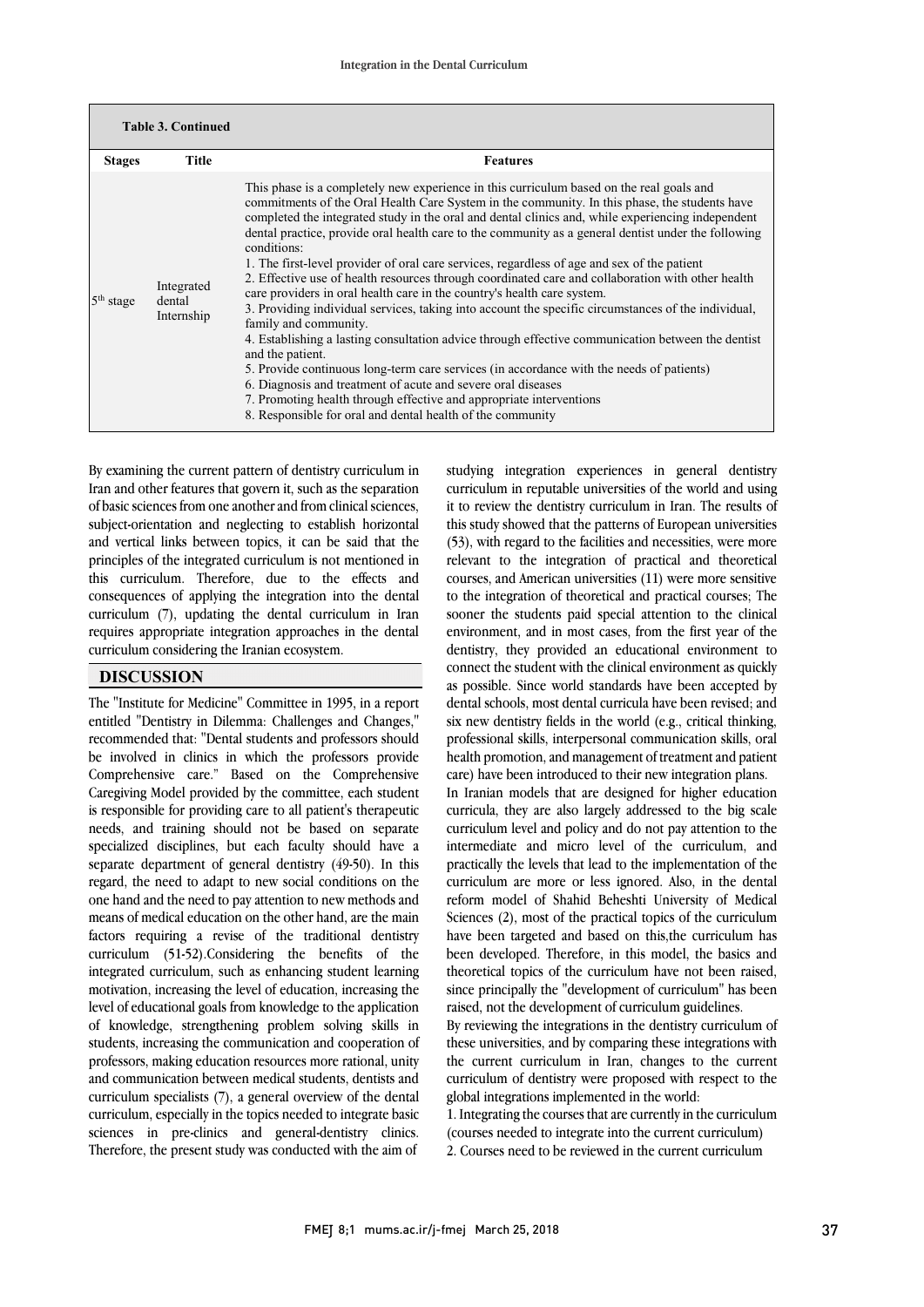3. Integration in the form of adding new courses to the current curriculum to complete the current curriculum. Based on the results obtained from the examination of the cases presented in Table 2, two major policies should govern the development of general dentistry curriculum: (1) horizontal integration by reducing the number of courses; (2) vertical integration through early clinical activities. Therefore, the current curriculum can be modified as

described in Table 4 and is considered an integral part of the general dentistry integration curriculum.

Finally, based on the studies carried out in the present Iranian dentistry curriculum and the study of the types of integration available in the curricula of the world's leading universities, the proposed integration model for the general dentistry curriculum in Iran presents a program that is implemented in a six-year period:

| Table 4. Revision of the current curriculum of dentistry based on the principles of the integrated curriculum |                          |                                                            |                                                                                                                                                                                                |
|---------------------------------------------------------------------------------------------------------------|--------------------------|------------------------------------------------------------|------------------------------------------------------------------------------------------------------------------------------------------------------------------------------------------------|
| <b>Type of</b><br><b>Action</b>                                                                               | <b>Type of</b><br>Course | <b>Suggested Courses</b>                                   | <b>Titles of integrated Courses</b>                                                                                                                                                            |
|                                                                                                               | General                  |                                                            |                                                                                                                                                                                                |
|                                                                                                               |                          | Oral Histology and Pathology                               | Histology, Pathology                                                                                                                                                                           |
|                                                                                                               |                          | Oral Anatomy and Embryology                                | Embryology, Anatomy                                                                                                                                                                            |
|                                                                                                               |                          | Basic dental care                                          | Oral Health and Public Health                                                                                                                                                                  |
|                                                                                                               |                          | Surgery and Oral Diseases                                  | Oral diseases, Oral pathology and Oral surgery                                                                                                                                                 |
|                                                                                                               |                          | Pharmacology in dentistry                                  | Pharmacology, Oral Microbiology                                                                                                                                                                |
|                                                                                                               |                          | Pre-clinics of the Preventive Dentistry                    | Pre-clinics of the Pediatric Dentistry Department,<br><b>Preventive Dentistry</b>                                                                                                              |
|                                                                                                               |                          | Pre-Clinics of Endodontics-Restorative<br>Dentistry        | Pre-clinics of restorative dentistry, pre-clinics of<br>endodontics                                                                                                                            |
| Integrating                                                                                                   | General                  |                                                            |                                                                                                                                                                                                |
| current<br>courses with<br>new courses                                                                        | Basic                    | Teaching oral and dental care to the family                | Prevention of caries and oral hygiene                                                                                                                                                          |
|                                                                                                               |                          | Oral microbiology training package with oral<br>infections | The vertical integration of clinical course content<br>in basic sciences (and vise versa), with an<br>emphasis on dental topics (oral and dental<br>diseases, along with their basic sciences) |
|                                                                                                               |                          | Professional behavior skills                               | Medical ethics, appropriate professional behavior                                                                                                                                              |
|                                                                                                               |                          | Educational package for Oral and General<br>Diseases       | Dental Diseases, General Diseases                                                                                                                                                              |
|                                                                                                               |                          | Preventive Pediatric Dentistry Package                     | Preventive Dentistry and Pediatric Dentistry                                                                                                                                                   |
|                                                                                                               |                          | Research in dentistry                                      | Research design, advanced and applied critical<br>statistics in research                                                                                                                       |
|                                                                                                               |                          | Pediatric Dentistry Emergency Package                      | Emergency of Pediatric Dentistry, Pediatric<br>Dentistry                                                                                                                                       |
|                                                                                                               |                          | Specialized Dentistry English                              | English                                                                                                                                                                                        |
|                                                                                                               | General                  |                                                            |                                                                                                                                                                                                |
|                                                                                                               |                          | Communication skills training, learning and<br>study       | Reading and learning skills, behavioral sciences,<br>public psychology and professional psychology                                                                                             |
|                                                                                                               |                          | Teaching Skills and Information Technology                 | <b>Information Technology</b>                                                                                                                                                                  |
|                                                                                                               |                          | <b>Critical Thinking Training</b>                          | Critical Appraisal                                                                                                                                                                             |
|                                                                                                               |                          | Communication skills                                       | Interpersonal and professional communication<br>skills                                                                                                                                         |
|                                                                                                               |                          | Skill of writing a scientific paper and evaluating<br>it   | Skill of writing scientific paper, evaluation and<br>critique of scientific articles                                                                                                           |
|                                                                                                               |                          | Emergency in dentistry                                     | Emergency medicine (recovering the injuries and<br>first aid)                                                                                                                                  |
|                                                                                                               | Specialized              | Evidence-based dentistry                                   | Evidence-based dentistry                                                                                                                                                                       |
|                                                                                                               | General                  | Primary Clinic (First Year)                                | Early contact with the patient                                                                                                                                                                 |
|                                                                                                               |                          | Pain and Anxiety Management                                | Pain and anxiety management (local anesthetics,<br>nerve block)                                                                                                                                |
|                                                                                                               |                          | Case-based dental round                                    | Application of case-based dental round                                                                                                                                                         |
|                                                                                                               |                          | New sciences in dentistry                                  | New sciences related to dentistry                                                                                                                                                              |
|                                                                                                               |                          | Dental treatment plan                                      | Treatment plan in clinical course of dentistry                                                                                                                                                 |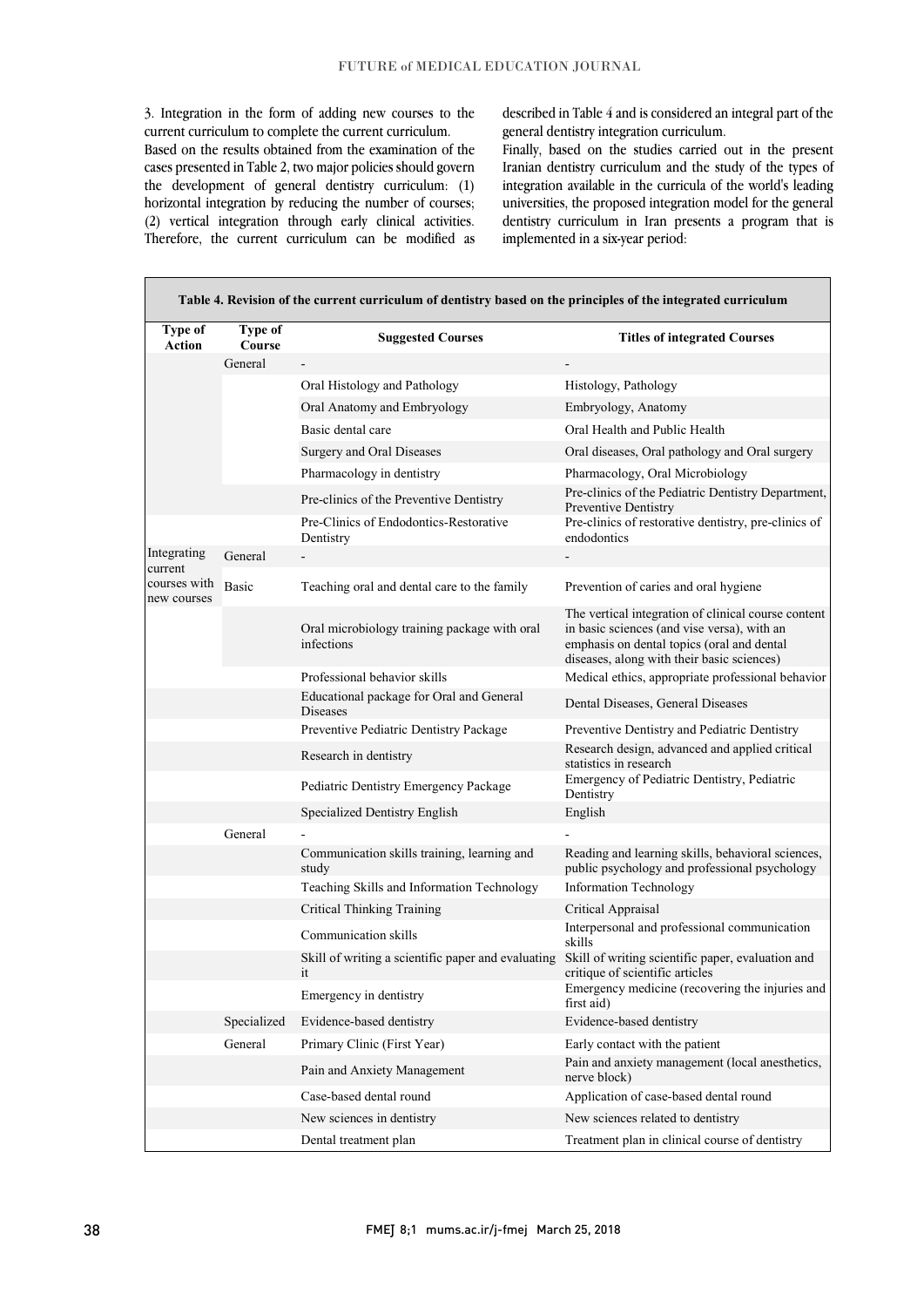**1st year:** Basic behavioral sciences and learning: communication skills, self-centered and lifelong learning ability, study skills, dental resources research, early exposure to the patient, English language learning, professional ethics in dentistry, informatics and information resources, evidence-based dentistry.

**2nd Year:** Basic Medical Sciences: Horizontal integration of the content of the basic medical sciences in the form of body systems, vertical integration of the content of the theory of traditional courses of "internal diseases" and pathology in the content of courses of the body. In this section, the most common or important diseases are considered from the perspective of a dentist. Adding the basics of resuscitation and medical and dental emergencies, adding the course of early contact with the patient, and dental genetic tests.

**3rd year:** Basic sciences of dentistry: Students' acquaintance with the specific topics of basic sciences in dentistry, dental research, introduction of new sciences in dentistry.

**4thYear:** Dental Pre-clinics: The purpose of this phase is to prepare the student to assume responsibility for managing the patient as a general dentist. The features of this phase are theoretical and practical courses (Phantom and Clinics) integrated into the clinical departments, which have been seen as providing training in relevant specialized departments. Also, by defining the new role of dental assistant for students in this phase, students play a greater role in managing the patients than in the traditional program, and are willing to write a scientific paper and evaluate and criticize scientific papers for research experience.

**5th year:** Dental clerkship: The goal of this stage is to acquire experience, develop skills, strengthen decisionmaking power, increase the reliance on self-esteem and complete the development of thought through direct confrontation of the student with oral and dental problems and the assignment of responsibility for oral and dental health of patients to them. Tt this stage, evidence-based dental approach is applied.

**Sixth Year: Internship in the Dentistry Society:** This phase is fully integrated into this program, which is based on the goals and commitments of the Oral Health System in the community. In this phase, integrated care students will attend oral and dental health clinics covered by the university and, while experiencing independent medical practice, will provide public health care as a general dentist under the following conditions and under the supervision of a consultant professor:

- 1. Providing the first level of oral care services, regardless of the age and gender of the patient
- 2. Effective use of health resources through coordinated care and in collaboration with other members of oral health care groups in the country's health care system.
- 3. Providing individual services, taking into account the particular circumstances of the individuals, their families and the community.
- 4. Establishment of a last in counseling relationship through effective communication between clinician and patient.
- 5. Providing continuous long-term care services (in accordance with the needs of patients)
- 6. Diagnosis and treatment of acute and chronic oral diseases
- 7. Promoting health through effective and appropriate interventions.

## **CONCLUSION**

This study emphasizes the need for dental professionals to pay attention to integration of the curriculum of dentistry education with regard to the changes in the world of dental education. It was also shown that horizontal integration (integrating basic sciences together; integrating oral health with public health; creating a unit called basic dental care; integrating pediatric dentistry emergency unit into pediatric dentistry; integrating dental units in pediatric prevention and dentistry ; Integration of Oral Diseases, Oral Pathology, Oral Surgery, Oral and Maxillofacial Medicine); Integration of Basic Science in Clinical Sciences; Integration of Periodontal Microbiology Course; vertical Integration of the System Organ Based on Basic Medical Sciences; Clinical Relationship; Integration of Pre-Clinic in the Pediatric Dentistry Department; With pre-clinic of restorative dentistry department and Endodontics; Integrating research into dentistry curriculum; Integrating the medical approach in clinical dentistry services; Integrating education in preventing the various types of caries and oral health in children and their families; Integrating ethics and appropriate professional behavior in dentistry; Integrating and applying cased-based dentistry, the integration of medical emergencies in the dentistry curriculum; the inclusion of new sciences in dentistry; and integration of the treatment plan in the dentistry curriculum of Iran in accordance with Integration standards that are needed in the world's dental curriculum. Therefore, one of the effective ways to improve the general dentistry curriculum in Iran is applying the integration of the curriculum. To accomplish this, it is suggested that working groups be set up to review the dentistry curriculum, support the management of educational and research projects, and provide sufficient resources to achieve this.

To sum up, it can be concluded that in all these dental curriculum models, the goal is to achieve methods in which new sciences are introduced to dentistry.

#### **ACKNOWLEDGMENTS**

The authors are grateful to all the planning and dentistry specialists who helped researchers to accomplish this research.

**Conflict of interest:** The authors state that there is no conflict of interest.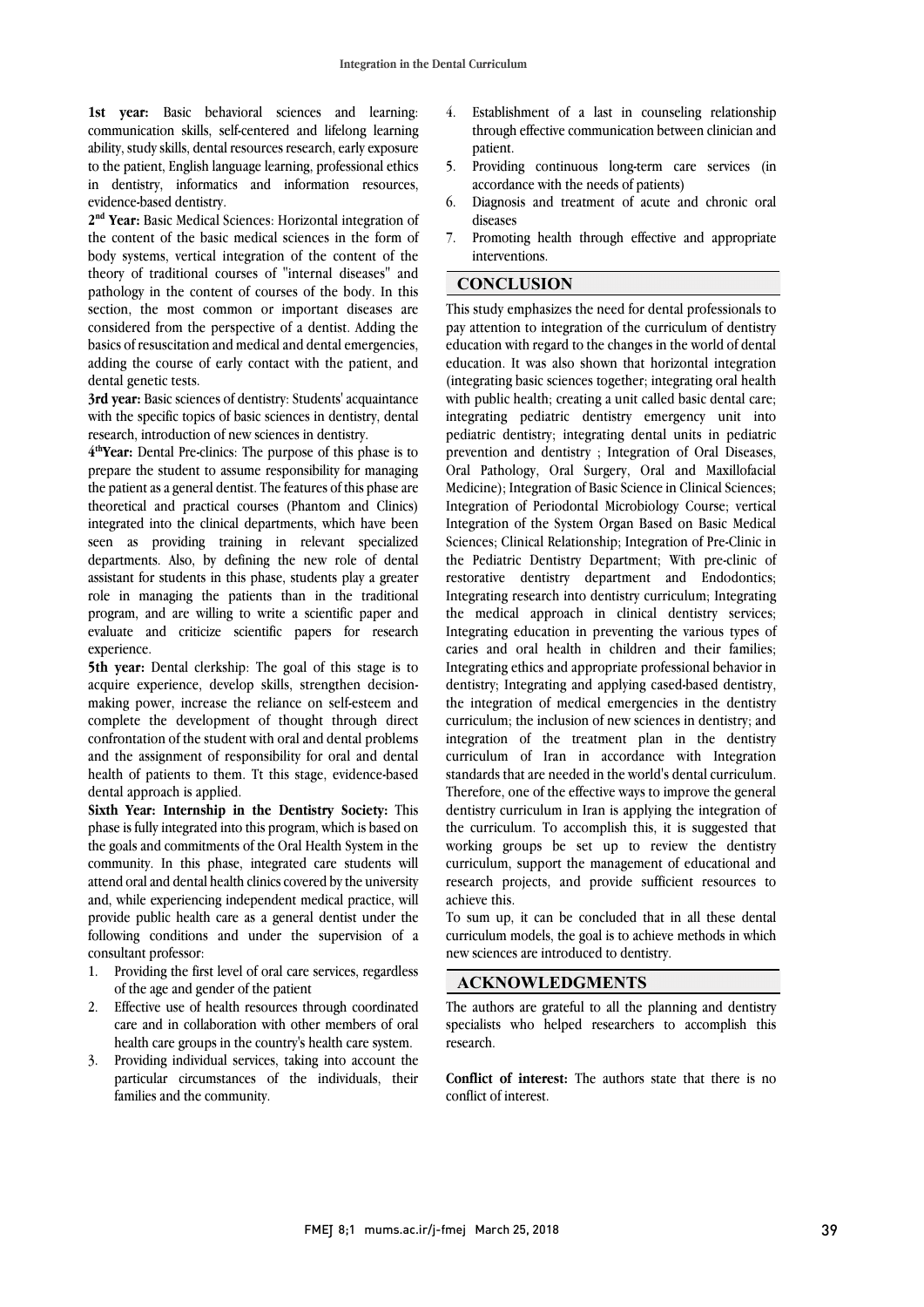## **REFERENCES**

**1. American Dental Education**<br>
1. Claricon Allied dental education **Association Allied** programs. [cited 2003 July 9]. Available from:https://www.google.com/url?sa=t&rct=j &q=&esrc=s&source=web&cd=1&cad=rja&ua ct=8&ved=0ahUKEwj4sJLc46PKAhWC7RQK HcrqACQQFgghMAA&url=http%3A%2F%2Fw ww.adea.org%2FDocuments%2FCompendiu mofCurriculumGuidelinesforAlliedDentalEd ucationPrograms.pdf&usg=AFQjCNH52t5UQ b0pDfJxAhk3alq1G580eg

2. Yazdani Sh, Hosseini F. The Dentistry Curriculum Revision Plan; 2008. [In Persian]. Bazargan A. An introduction to qualitative research methods and common approaches in behavioral sciences. 6th ed. Tehran: Didaar; 2016.

4. Commission on Dental Accreditation. Accreditation standards for dental hygiene education program. [cited13 May 2015]. Available from: http://www.ada.org/~/media/CODA/Files/cod

a\_dh\_apx2\_aug2015.ashx

5. Khouee Nezhad Gh, Mehremohammadi M. Curriculum ideologies. Curriculum; Views, Approaches and Perspectives, Second Edition, Tehran: Astan Quds Razavi and Organization for the Study and Compilation of Human Sciences Books of Universities; 2014. **In Persian1** 

6. Secretariat of the Council for General Dentistry. Dental schools innovations, Ministry of Health and Medical Education.<br>2011 Available from 2011 Available

http://scume.behdasht.gov.ir [In Persian].

7. Executive instruction of the curriculum revision plan. Staff Committee Formulating Rules and Frameworks for Revision of Curricula, Secretariat for Medical Planning, Deputy Head of Educational and Academic Affairs, Ministry of Health and Medical Education: 2003. [In Persian].

8. Rassman G, Marshall C. [Qualitative research methods]. A'rabi SM, Parsayian A.(translators). 5thed. Tehran: Publications Office of Cultural Studies; 2016. [In Persian]. 9. Yamani N, Shater Jalali M, Integration of curricula emphasizing on the integration of medical education. Iranian journal of medical education 2011; 11(9): 1202-13. [In Persian].

10. Fathi VajargahK. Curriculum for new identities. 3rded. Tehran: Ayizh; 2016. [In Persian].

11. American Dental Education Association Commission on Change and Innovation in Dental Education. Beyond the crossroads: change and innovation in dental education. Washington, DC: American Dental Education; 2009.

12. Yazdani, Sh, Hosseini F, Homayouni ZandR. Revisions of the General Medical Education Curriculum. 1st ed. Tehran: 137 Publications; 2007. [In Persian].

13. Ernstein A, Hankins FP. Principles ofcurriculum. Qudsi A.(translator). 2nded. Tehran: Islamic Azad University; 2010. [In Persian].

14. Aboelela SW, Larson E, Bakken S, Carrasquillo O, Formicola A, Glied, S A, et al.<br>Defining interdisciplinary research: interdisciplinary research: Conclusions from a critical review of the literature. Health Serv Res2007; 42(1): 329- 46.

15. Abbott D. Development and presentation of the interdisciplinary course Petroleum project Evaluation, Chicago IL: Society for Engineering Education; 2006.

16. Akerson L. Interdisciplinary language arts and science instruction in elementary classrooms: Applying research to practice (teaching and learning in science series). New York: Routledge; 2007.

17. Bahador H, Soltani Arab Shahi SK, Salmanzadeh H, Biabandergardi Z. Revisionof medical curriculum. 1sted. Tehran: Tohfeh: 2006. [In Persian].

18. Shahid Beheshti University of Medical Sciences and Health Services. [cited 12 April 2018]. Available from: URL;http://www.sbmu.ac.ir/index.jsp?fkeyid= &siteid=19&pageid=17875

19. Faculty of Dentistry, University of Toronto. [cited 12 April 2017]. Available from: URL; https://www.dentistry.utoronto.ca/

20. London School of Medicine and Dentistry; University of Cambridge. [cited 18<br>April 2017]. Available from: URL; 2017]. Available from: https://www.cam.ac.uk/external-

affiliations/london-school-of-medicine-anddentistry

21. UTHealth School of Dentistry: School of Dentistry. [cited 9 June 2017]. Available from: URL; https://dentistry.uth.edu/

22. School of Dentistry; Marquette University. [cited 15 May 2017]. Available from:URL; http://www.marquette.edu/dentistry/

23. Harvard School of Dental Medicine. [cited 10 June 2016]. Available from:URL; https://hsdm.harvard.edu/

24. Tokyo National School of Dentistry. [cited 12 July 2017]. Available from:URL;http://www.dent.tmd.ac.jp/english/ clinical.html

25. Baylor University. [cited 15 June 2017<br>June 151. Available from:URL: June 151. Available https://www.baylor.edu/

26. School of Dentistry - University of Louisville. [cited 15 June 2017]. Available from:URL; http://louisville.edu/dentistry/

27. Ankara University. [cited 17 June 2017]. Available from: URL; https://en.ankara.edu.tr/

28. The School of Clinical Dentistry. TheUniversity of Sheffield. [cited 14 June 2017]. Available from:URL; https://www.sheffield.ac.uk/dentalschool

29. University of Connecticut School of Dental Medicine. [cited 8 May 2017]. Available from: URL;

https://dentalmedicine.uconn.edu/<br>30 Medical School-Charité School-Charité-University Medicine Berlin. [cited 4 June 2017 4]. Available from:URL; http://www.fuberlin.de/en/einrichtungen/fachbereiche/fb/ medizin/index.html

31. Academic Center for Dentistry Amsterdam; University of Amsterdam. [cited<br>3 May 2017]. Available **Available** from:URL;https://www.uva.nl/en/disciplines/ dentistry

32. Penn Dental School. [cited 14 May<br>20171. Available from: URL: Available https://www.dental.upenn.edu/

33. Department of Dentistry-University of Virginia School of Medicine. [cited 19 April Available from:URL;https://med.virginia.edu/dentistry/

34. Dental School - Boston University. [cited 20 May 2017]. Available from: URL; http://www.bu.edu/dental/

35. Dental Program.Sahlgrenska Academy, University of Gothenburg . [cited 12 May Available https://sahlgrenska.gu.se/english/education/ degree/dental/?r=ss

36. Study Dentistry in Switzerland. [cited<br>25. April 2017]. Available **Available** from:URL;http://www.spainexchange.com/st udy-abroad/subjects2-en-68-CH.htm

37. Dentistry University Indonesia. [cited<br>27 July 2017]. Available Available from:URL;http://www.ui.ac.id/en/bachelor/de ntistry.html

38. Faculty of Dentistry, University of Sydney. [cited 18 April 2017]. Available from:URL;http://sydney.edu.au/dentistry/

39. School of Dentistry - Cardiff University. [cited 5 April 2017]. Available from: URL; https://www.cardiff.ac.uk/dentistry

40. Dental Schools in New Jersey. [cited 7 June 2017]. Available from: URL; https://study.com/dental\_schools\_nj.html

41. Indiana University, School of Dentistry.<br>
Inited 15 March 20171 Available 15 March 2017]. from:URL;https://www.dentistry.iu.edu/

42. School of Dentistry- International students; Faculty of Medicine, KU Leuven, Belgium. [cited 21 June 2017]. Available

from:URL;https://med.kuleuven.be/eng/intern ationalisation/international-students-

school-of-dentistry

43. Dundee Dental School. [cited 16 April<br>2017]. Available from: URL; Available http://dentistry.dundee.ac.uk/

44. Medical University of Dentistry in Vienna, Austria. [cited 3 July 2017]. Available from:URL;http://europestudies.com/medical-university-ofdentistry-in-vienna-austria/